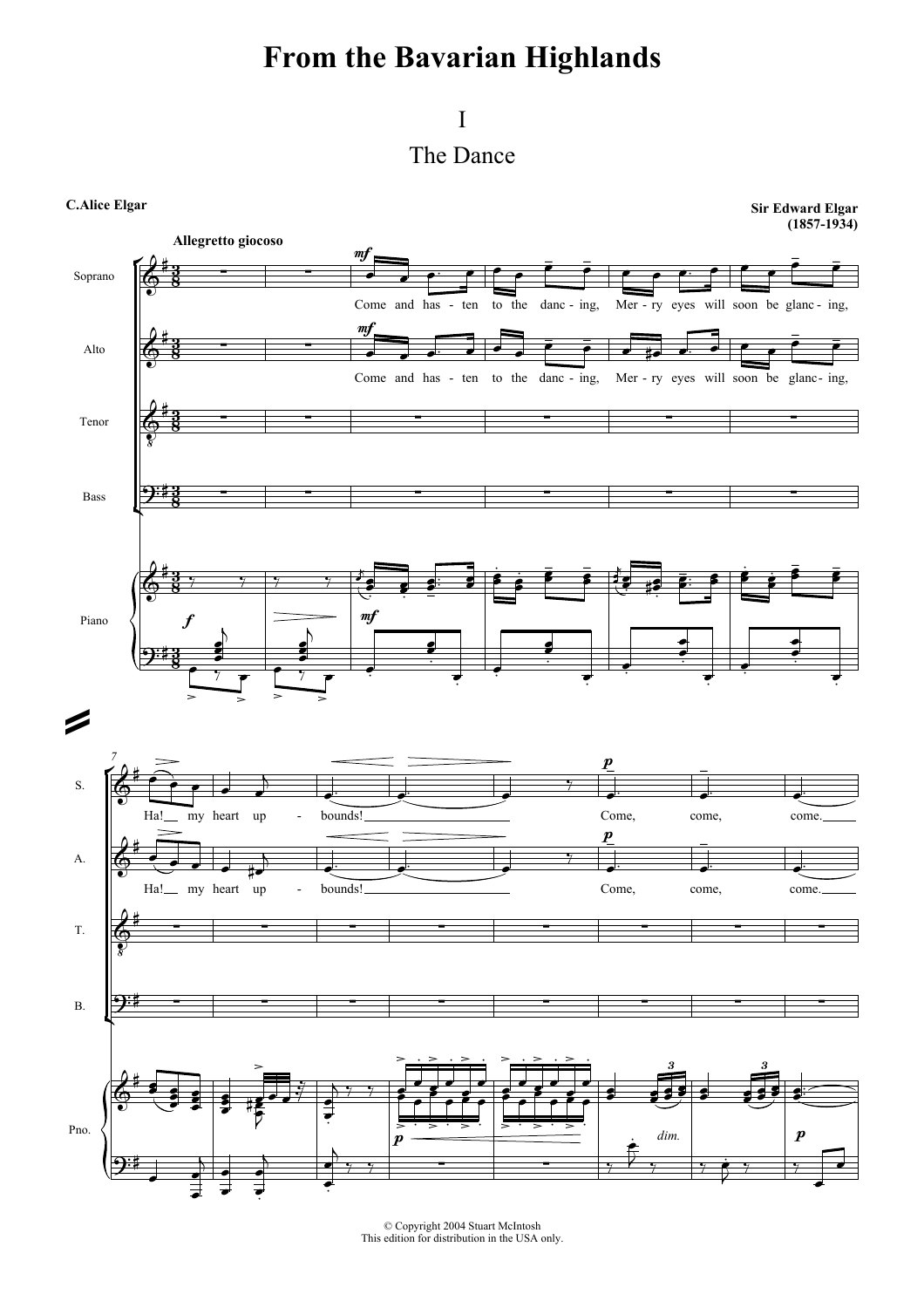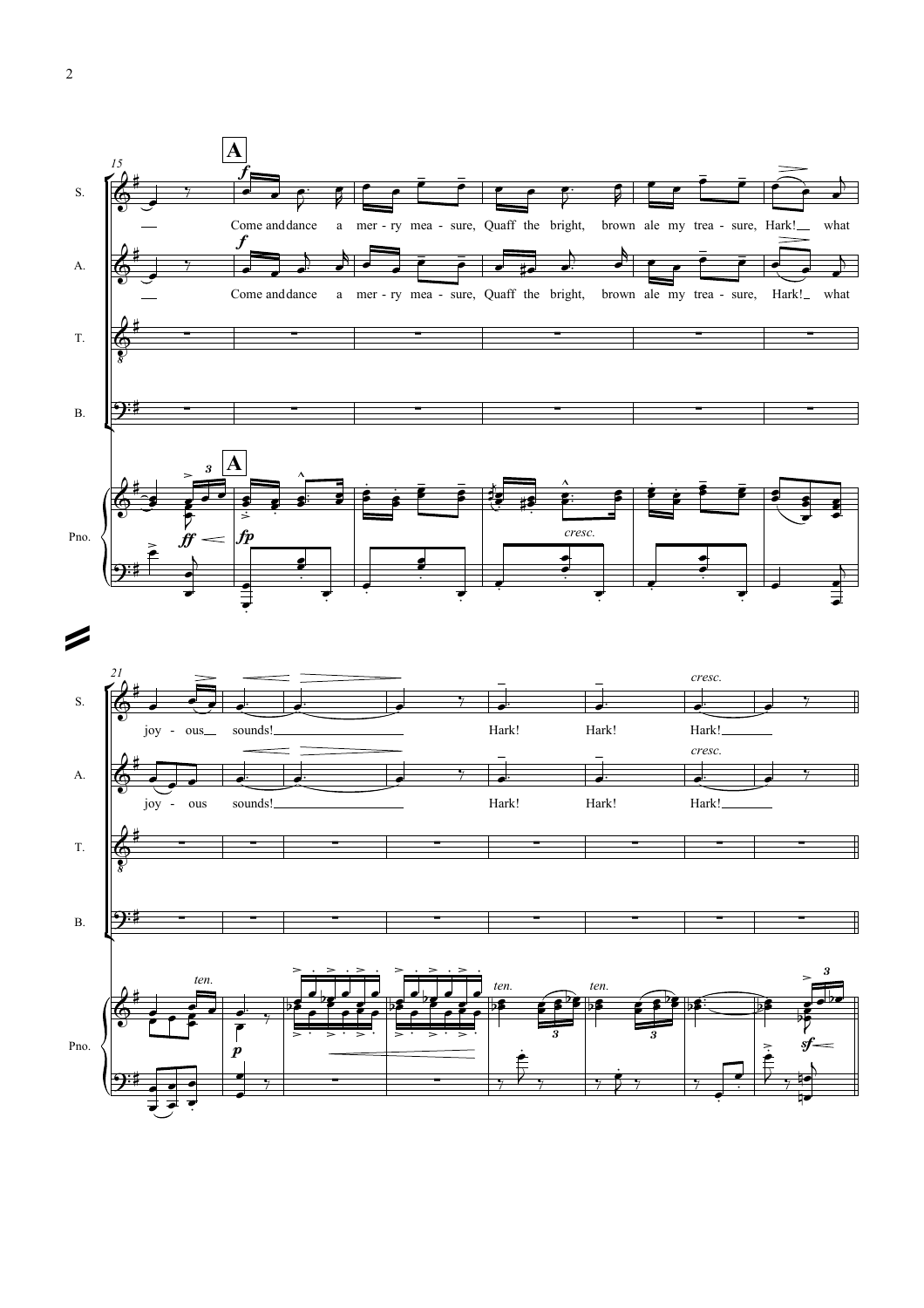

<sup>3</sup>

 $\tilde{\mathbf{z}}$ 

 $\leq$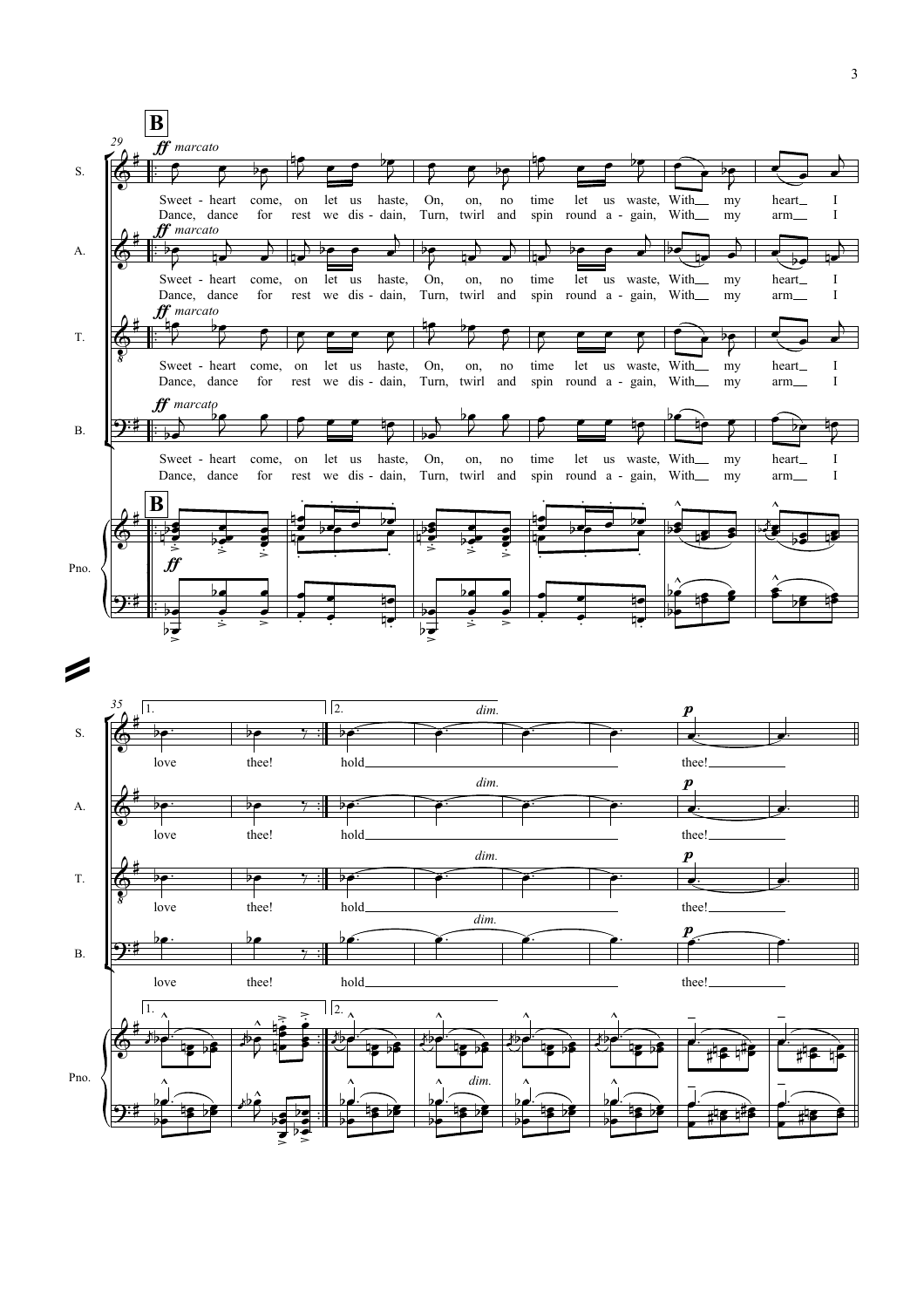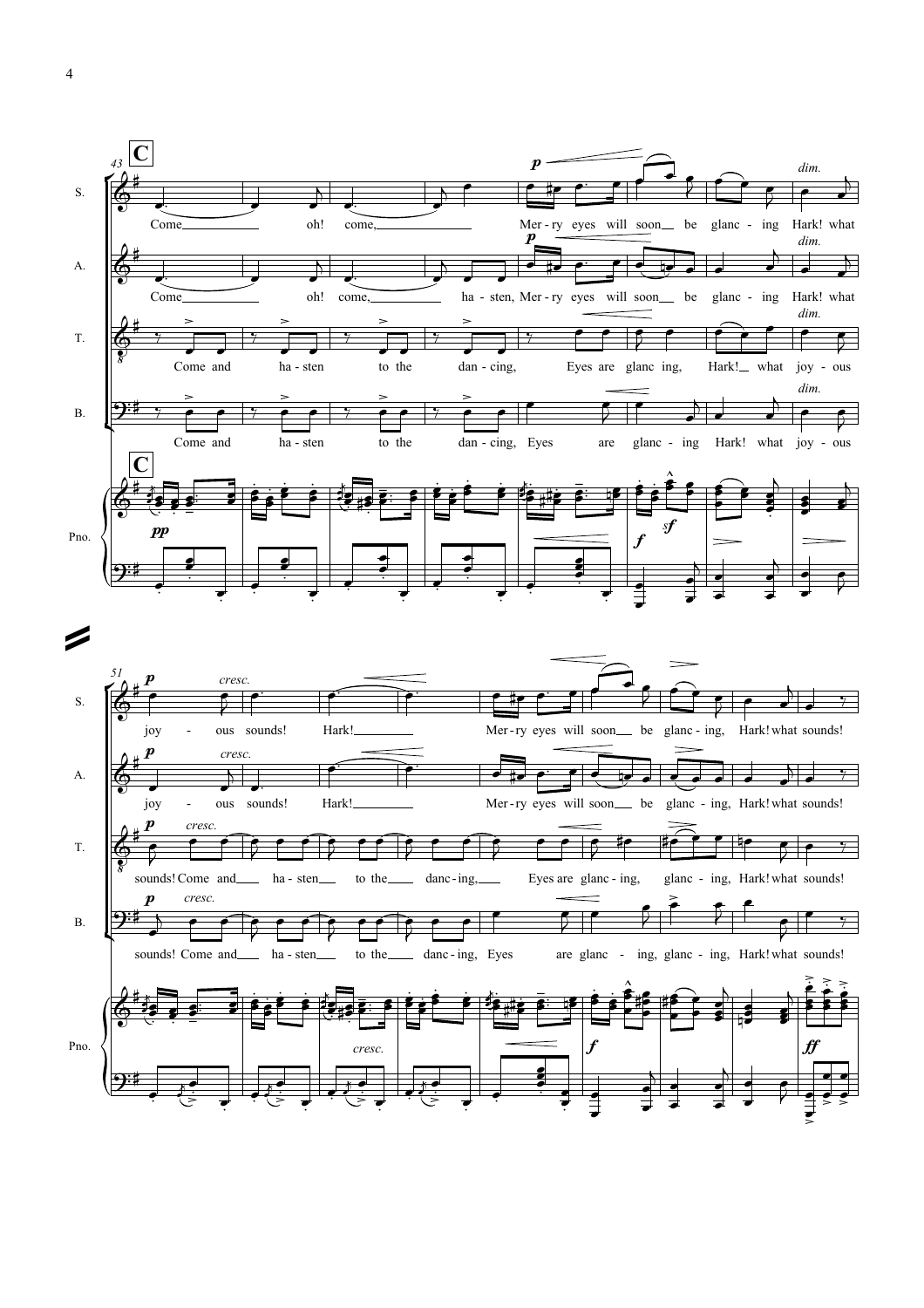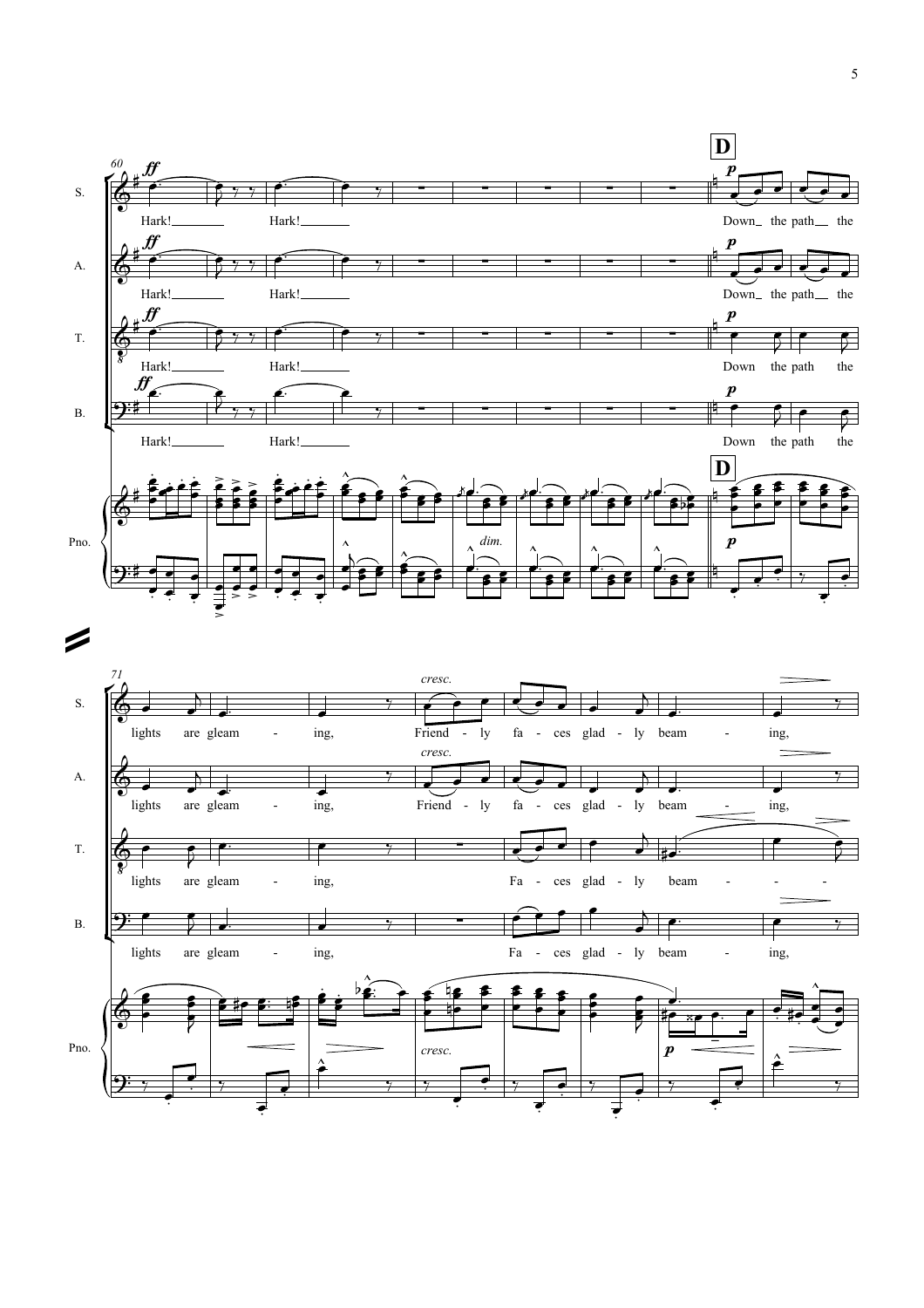

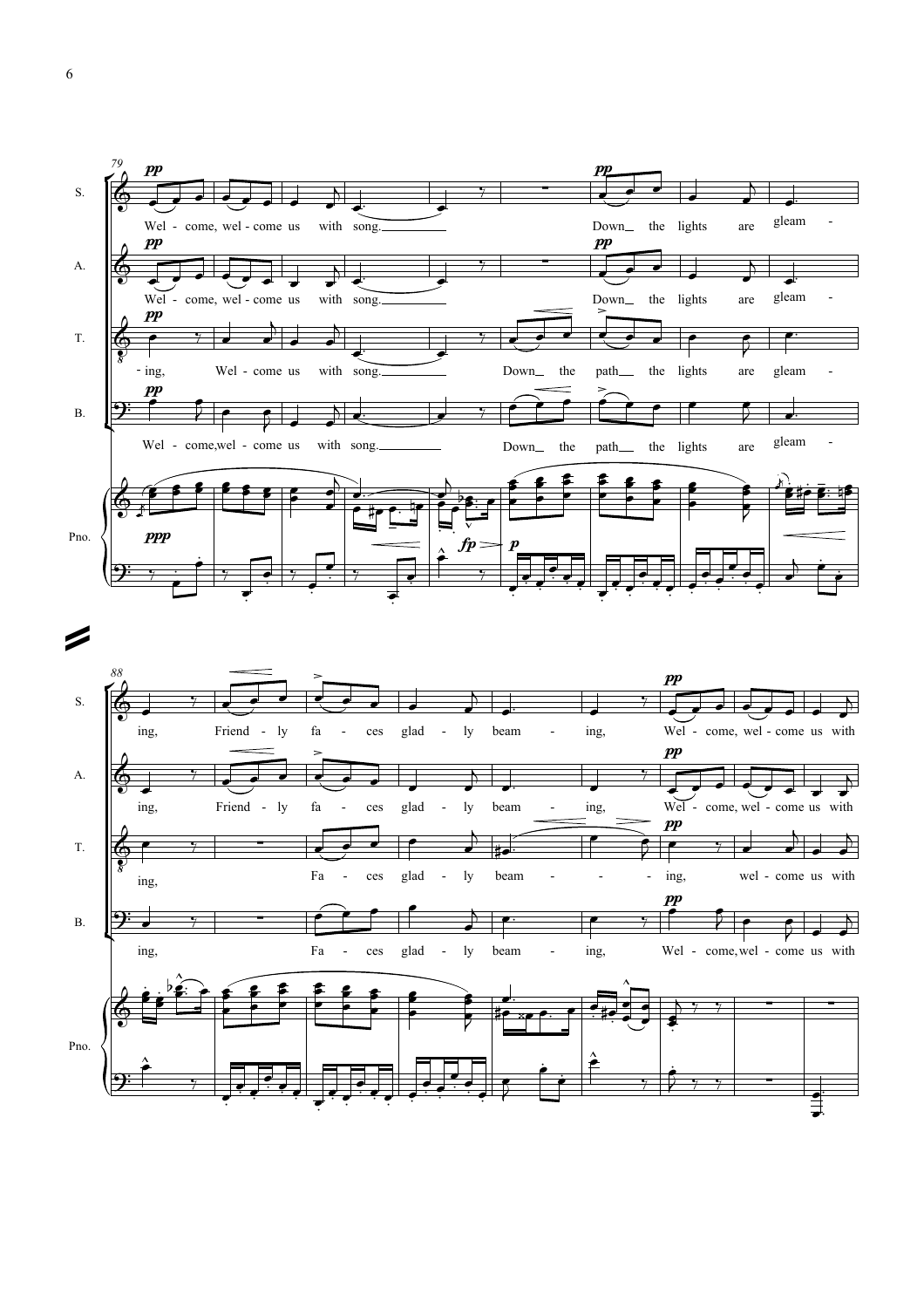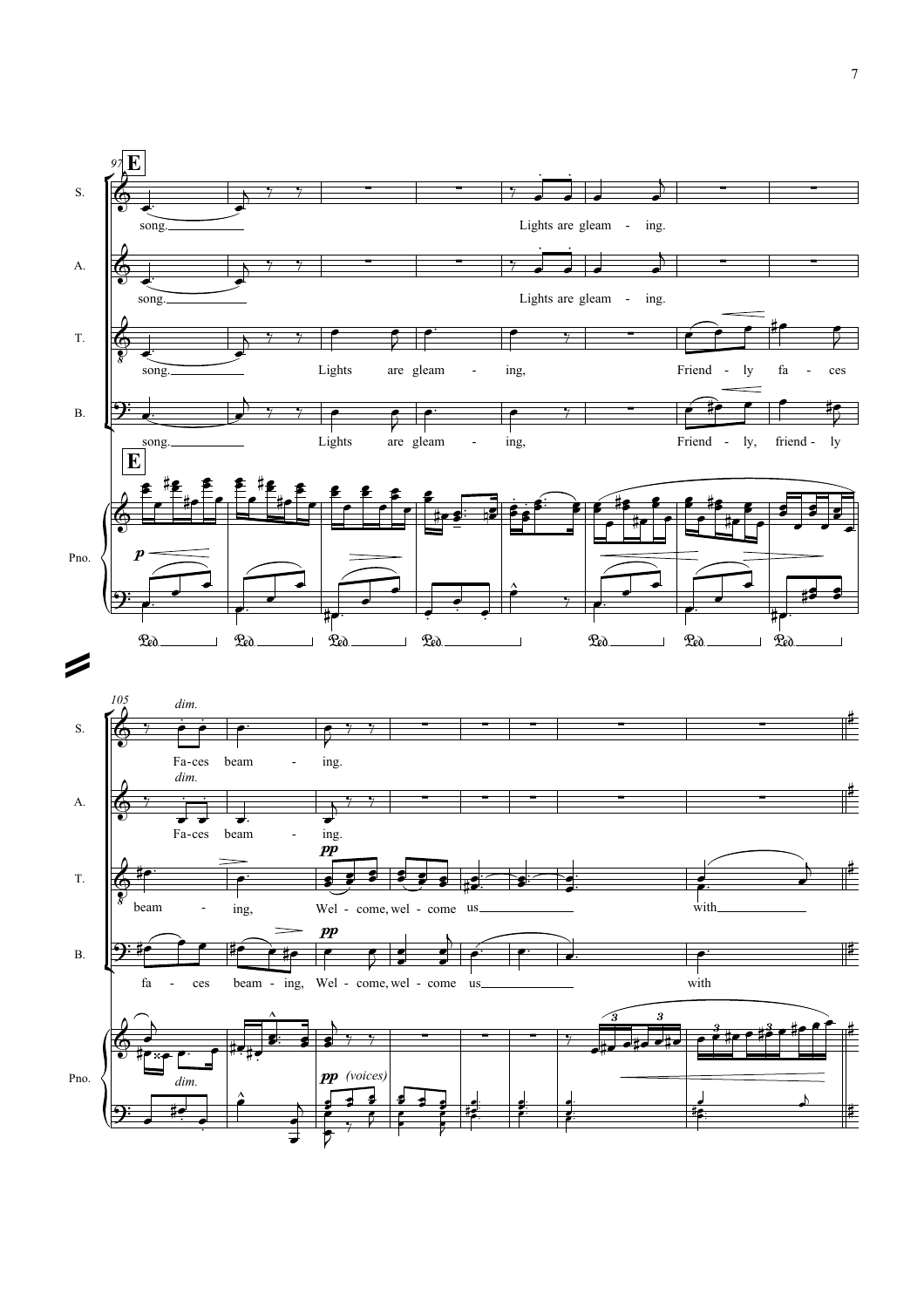

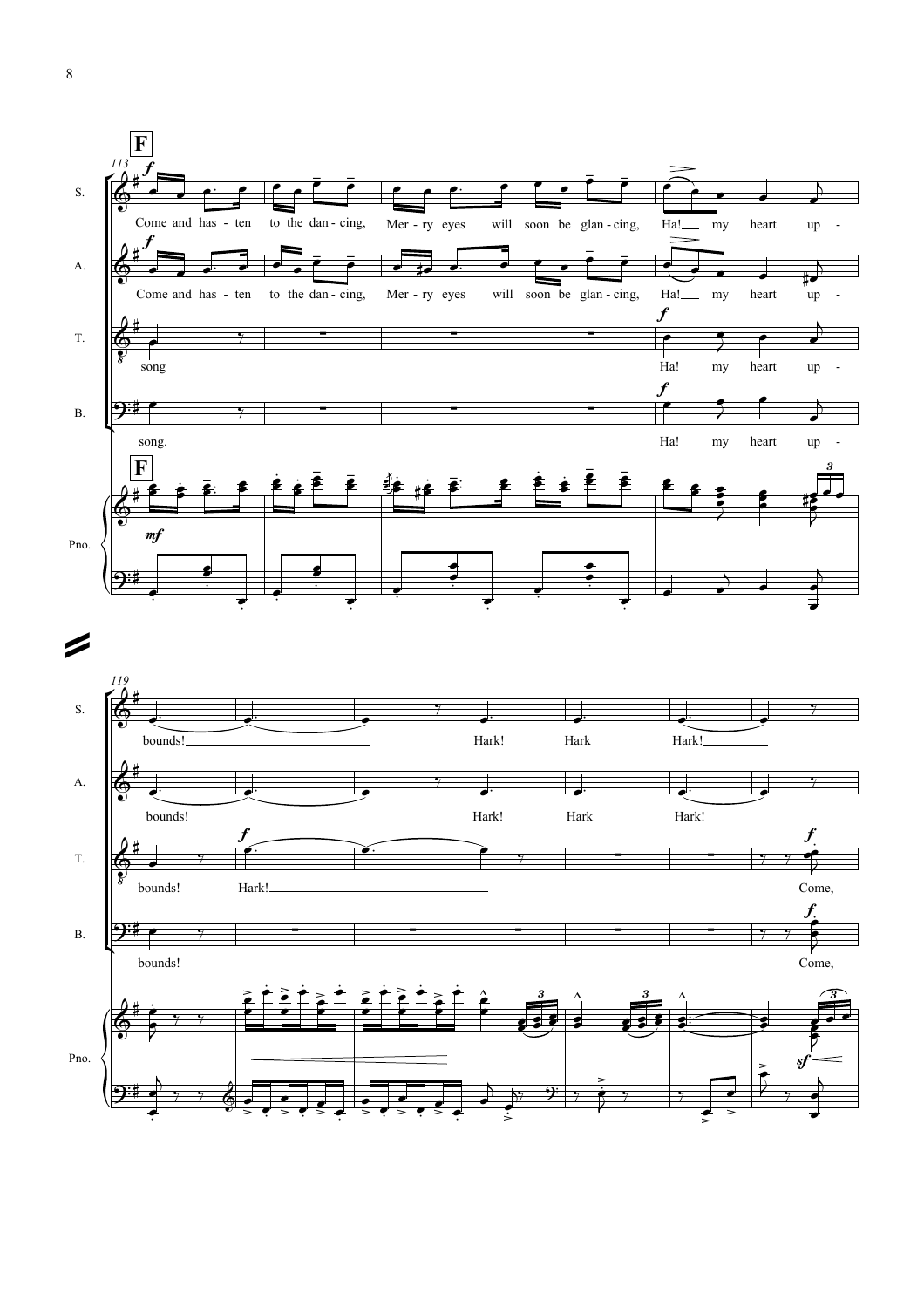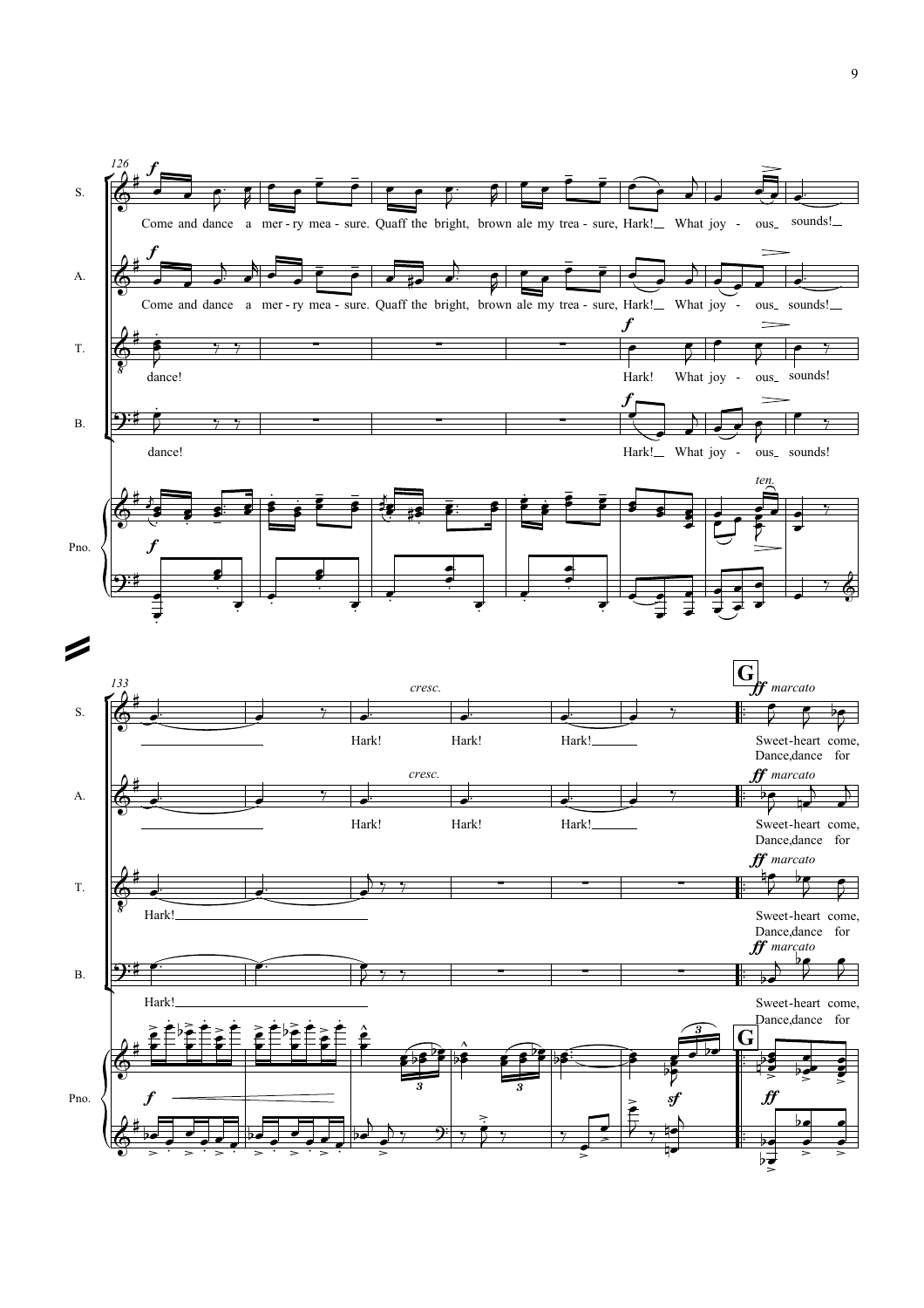

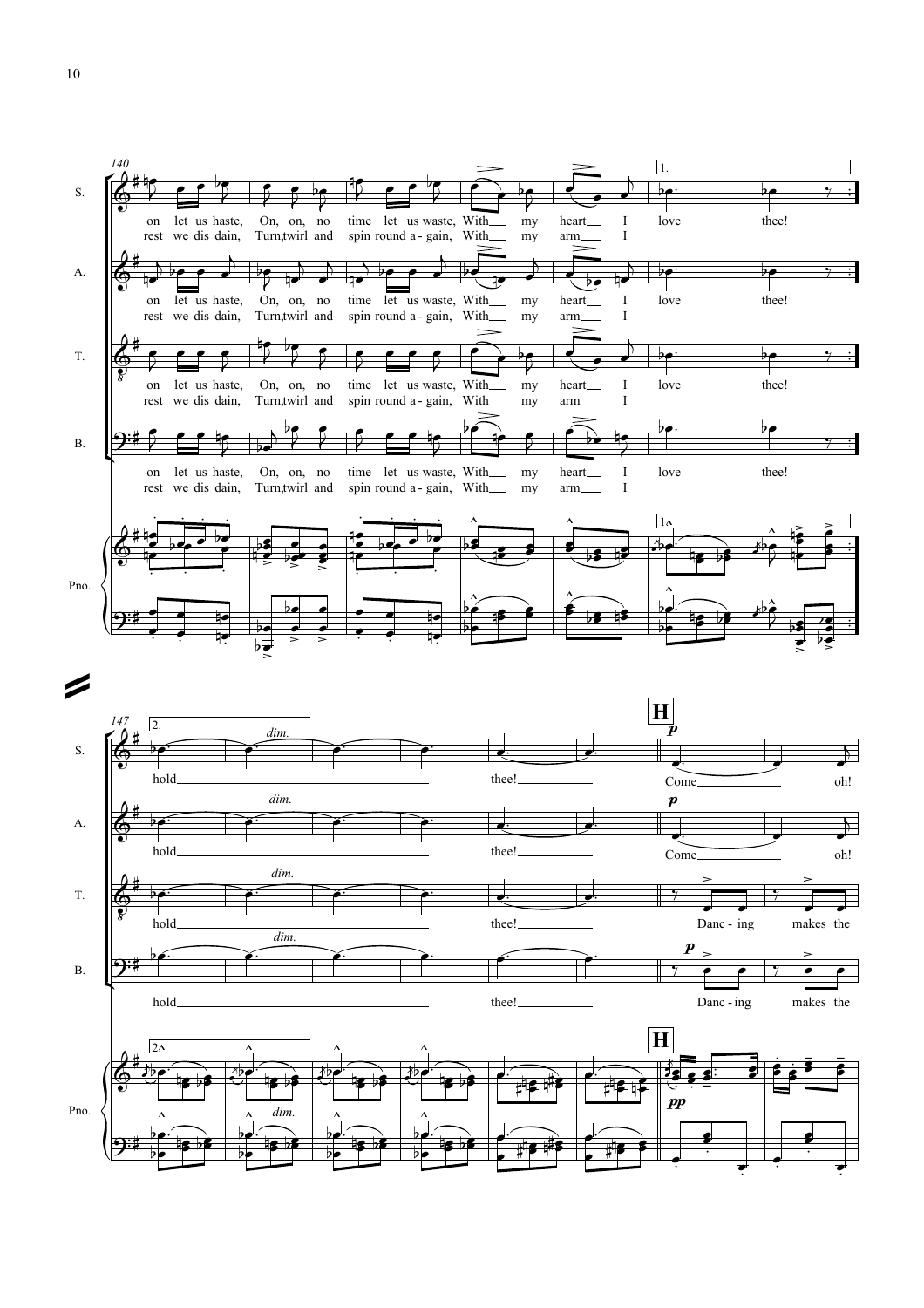